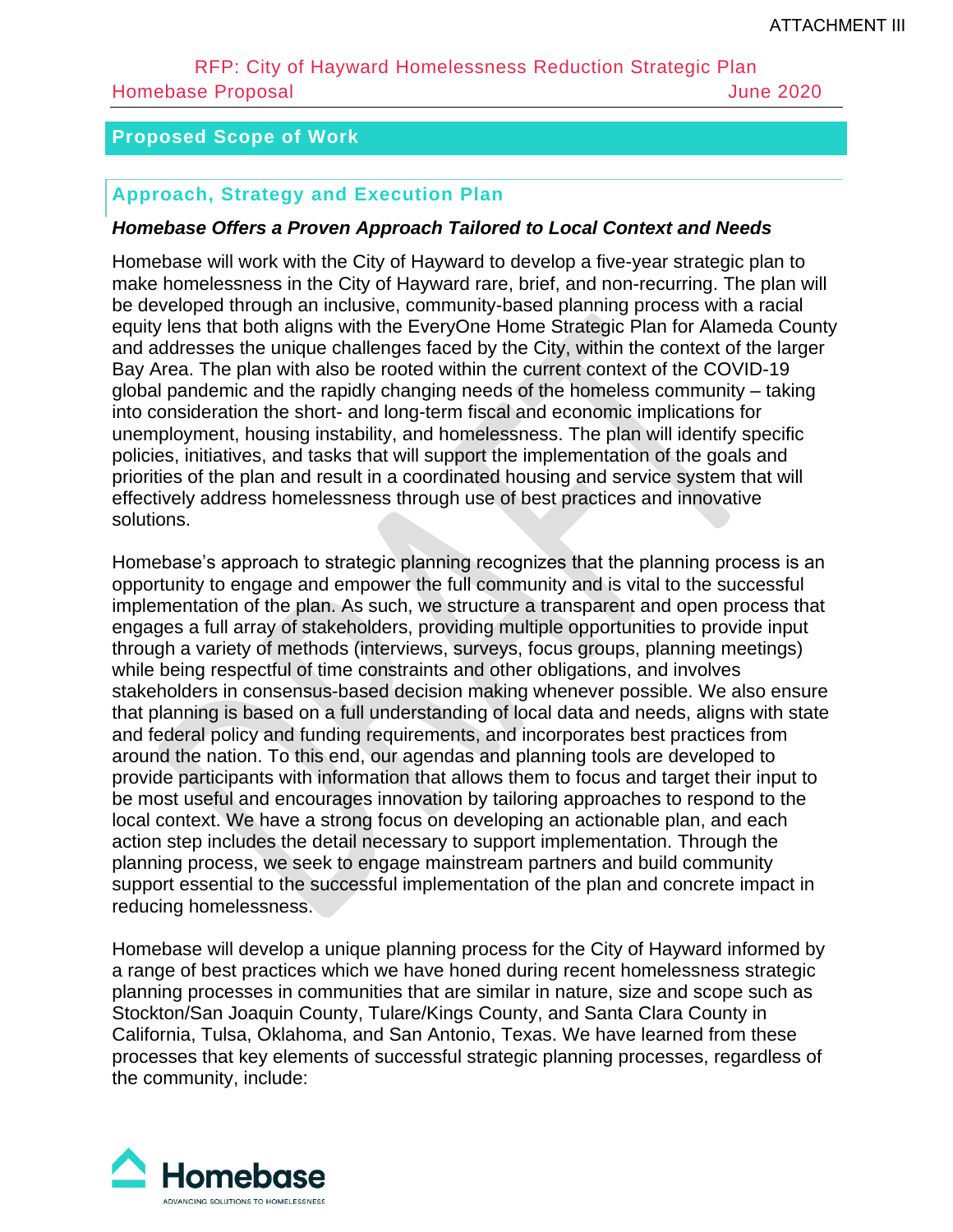- Early recruitment and engagement of a **strategic planning steering committee** that includes key cross-sector stakeholders and is responsible for overseeing the process and ensuring implementation of the plan.
- Identification of **topical subcommittees** to facilitate investigation of high priority issues and strategies and work with the steering committee to develop key elements of the plan - clarifying key issues and gaps and developing targeted recommendations for addressing them, including budgets and implementation plans.
- A **public community-wide planning kick-off event**, inviting government officials and staff, housing and service providers, representatives from schools, criminal justice, health care, and other affected systems, business and community leaders, members of the general public, and individuals with lived experience of homelessness to build support for the process and gather initial information to guide planning.
- **Assessing community resources and needs**, informed by key informant interviews, consumer and provider focus groups, surveys, an online forum to gather and share information, review of key documents (including related state and local plans), and analysis of HMIS and other data.
- **Engaging cross-system partners** in the planning and implementation processes, including physical and behavioral healthcare, education, local police departments, court and probation systems, and elected officials.
- Identification of key points of contact in the community who can facilitate connections with unsheltered, sheltered and housed **individuals with lived experience of homelessness** and experts who confront homelessness on the front lines daily through various systems of care.

Elements of the planning process for the City of Hayward which will be unique include how it is situated within Alameda County, which involves regional factors that impact homelessness and housing. Homebase is familiar with the Alameda County EveryOne Home Strategic Plan and will be able to ensure that the Hayward Homelessness Reduction Strategic Plan is in alignment with the county plan. Furthermore, the unique strengths and challenges that the City faces in addressing homelessness, including resources, location, direct service providers, and demographics, will inform the development of the strategic plan, resulting in a tailored roadmap that is based on local needs and strategies that work to reduce homelessness within a regional context.

## **Detailed Work Plan**

Homebase will pursue a community-led, data-driven process, combining research on national best practices and emerging models with information and feedback on the current system to identify community strengths and weaknesses. After identifying specific community needs, Homebase will provide locally-tailored recommendations and options for the City of Hayward to pursue in addressing homelessness.

One of Homebase's senior staff members, Amanda Wehrman, JD, will act as the Principal-in-Charge for this project, heading up a five-member team with significant experience in consensus-based strategic planning. Ms. Wehrman is a Deputy Director

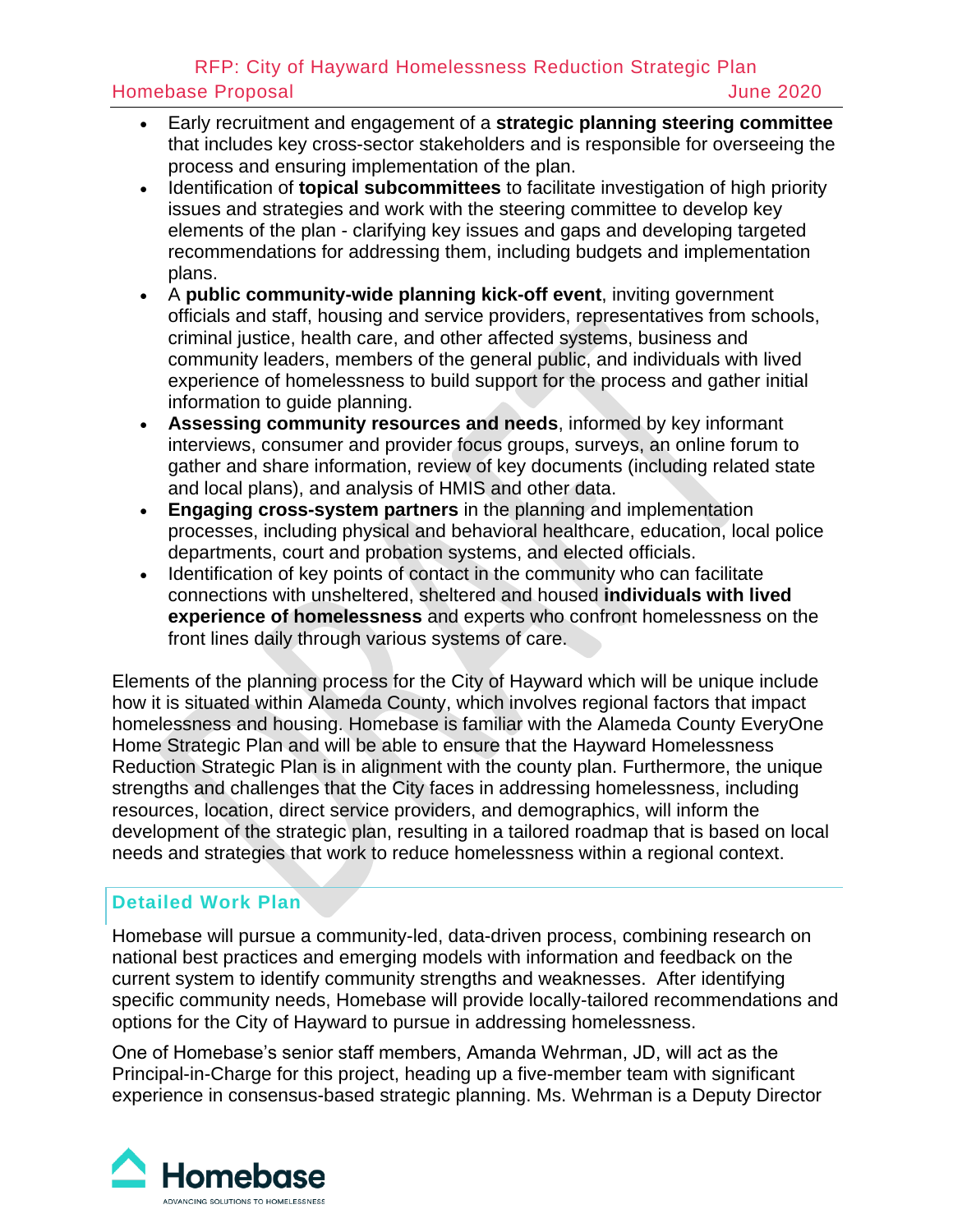at Homebase with over 8 years of experience supporting numerous communities with strategic planning and implementation. She will be the primary point-of-contact with the City, ensure that the work plan is carried out and all deadlines achieved, and provide day-to-day management and oversight for the project team. The team will include Lauren Larin, Ph.D., a Policy Analyst with over 12 years of experience related to homelessness and housing; Miguel Becerra, MSW, MA, a Policy Analyst with deep quantitative skills, who is fluent in Spanish; Melissa Hong, JD, a Staff Attorney with strong research and writing skills; and Erika Siao, a Research Associate with analytical skills and advanced proficiency in Spanish. Ms. Wehrman, with support from Homebase's Executive Leadership, will ensure quality control and accuracy of all deliverables.

Homebase will adhere to an empowering process that is equitable, inclusive, and authentically allows for stakeholders to take part in and influence decisions. While we will be responsive to community input and guidance about what would work best, based on the information provided in the RFP we propose the following four-phase planning process to best accomplish the City of Hayward's strategic planning goals.

#### PHASE I: Assessment of Existing System and Services July - Sept. 2020

Phase I will focus on gathering information and data to develop a baseline understanding of the City of Hayward's strengths, needs, and gaps in relation to homelessness. As part of this phase, Homebase will carry out a **needs assessment and gaps analysis** that identifies existing housing and services, unmet needs, and priority gaps to be addressed. This assessment will be conducted based on review of key documents; analysis of HMIS and other data on numbers, needs and performance; targeted discussions with key stakeholders to contextualize the data and information gathered; client focus groups; and/or provider e-surveys. The gaps analysis will look at the homelessness system of care overall and at sub-population and sub-regional needs and differential access, and it will consider both the need for new programs as well as improvements to the operation of existing housing and services. Homebase will also review and analyze the Alameda County EveryOne Home Strategic Plan, the Hayward Strategic Roadmap, and other initiatives underway in the city, county, and region to ensure that the plan is informed by and aligned with the work that has already begun.

Through our extensive experience with other communities, Homebase has found the early recruitment and engagement of a **Strategic Planning Steering Committee** has been key to the overall success of the process. This Steering Committee would oversee and advance the strategic planning process and include representatives of the City of Hayward Community Service Commission, City Council, Housing and Homelessness Task Force, members of the community with lived experience of homelessness, and/or any other stakeholders identified by the City. If Hayward chooses to convene a Steering Committee, Homebase would attend and facilitate monthly meetings and develop agendas, announcements, and meeting materials. Homebase would also host the meetings via a virtual platform in light of any ongoing public health concerns due to the COVID-19 pandemic. During this phase, the Steering Committee would be a forum for initial discussion of persistent challenges and emerging opportunities for critical

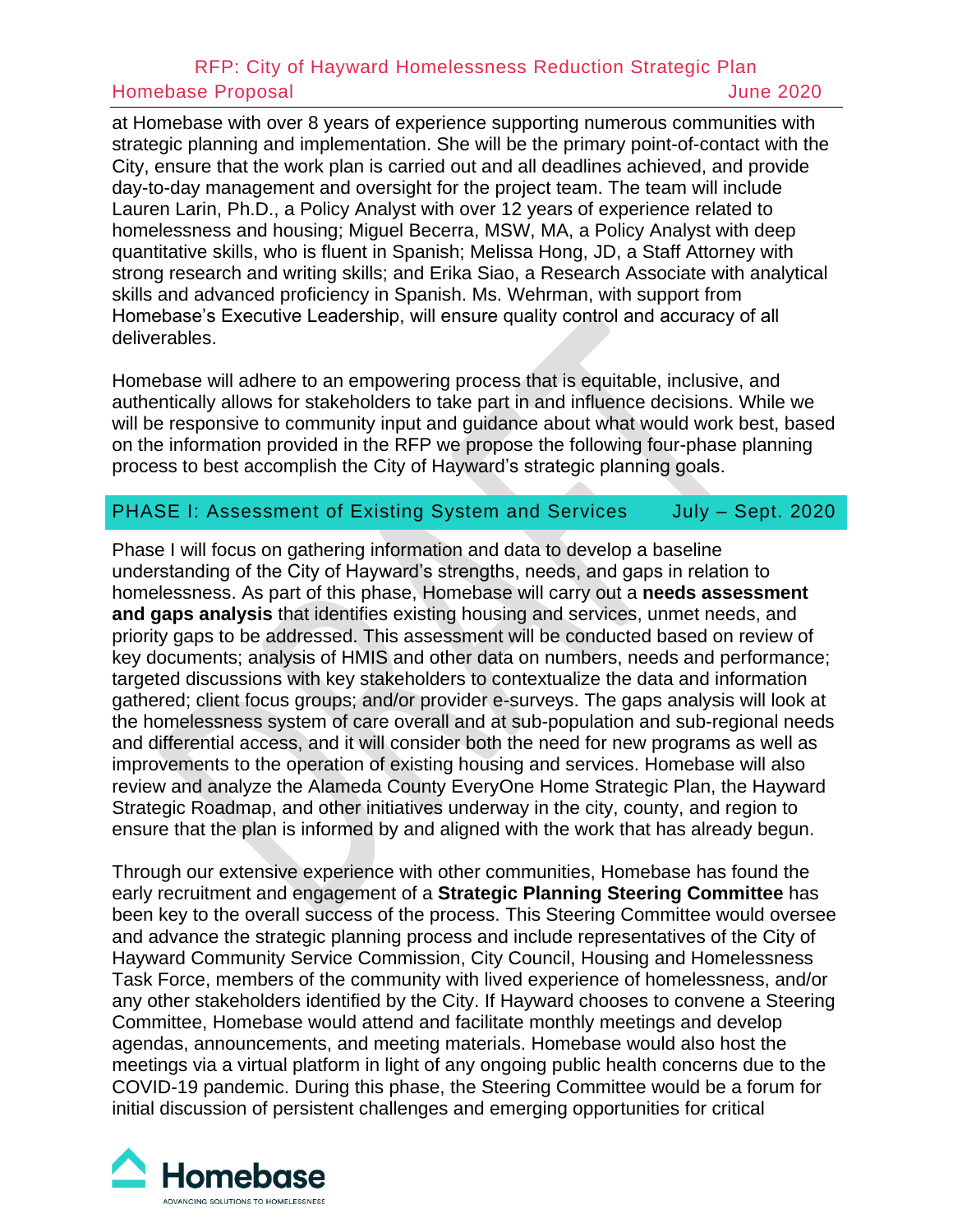investment. The Steering Committee would also review and approve Homebase's Planning Process and Stakeholder Engagement Plan to establish a guiding vision and goals for the planning process and subsequent Plan implementation.

#### PHASE II: Stakeholder Engagement/Input Sept. - Nov. 2020

Homebase has found that engaging people in the planning process and getting their support is paramount for a successful strategic plan and implementation. As such, Homebase will facilitate a **comprehensive community engagement process** that ensures that planning and recommendation development is based on concrete information about local needs and resources. Building upon the needs assessment and gaps analysis begun during Phase I, we will conduct a deeper environmental review/assessment grounded in community engagement via a **community kick-off event, virtual stakeholder interviews, community work sessions, and meetings with City staff**. While we will employ these key methods, we have found that community outreach and engagement is often an iterative process where new ideas, additional gaps, and questions arise throughout the planning process. We therefore develop our processes to leave room to weave in additional outreach and engagement as needed to fully assess community needs and resources for addressing homelessness.

Homebase will facilitate the kick-off event and work sessions in both English and Spanish, and hold interviews in either language, according to the preference of interviewees. Homebase will work with the City of Hayward to design and facilitate virtual convenings in light of ongoing public health concerns due to the COVID-19 pandemic. Homebase has deep experience conducting online meetings with diverse stakeholders that leverage technology, use adult learning principles, and are inclusive of people with varying degrees of access, comfort, and facility with technology. We will work with the City to develop agendas, discussion questions, infographics, and other materials necessary for the following engagement activities:

**Community Kick-Off Event:** Homebase proposes that community engagement begins with a planning process Community Kick-Off Event that takes the place of one of the community work sessions proposed in the RFP. This event would be an open virtual meeting aimed at achieving early engagement and buy-in from key stakeholders. The event will be organized with the goal of inviting everyone with any interest in the plan, including City officials and staff, housing and service providers, representatives from schools, law enforcement, healthcare and other affected systems, business and community leaders, individuals with lived experience of homelessness, and members of the general public. This event will be structured to both build community-wide support for the planning process and gather initial information to guide planning. As such, meeting participants will receive information about homelessness in the City of Hayward and general information on best practices and will have the opportunity to provide initial feedback to the process about needs, gaps, and existing service system performance. Homebase will facilitate the event, arrange for Spanish translation, and will also develop appropriate presentation materials in both English and Spanish.

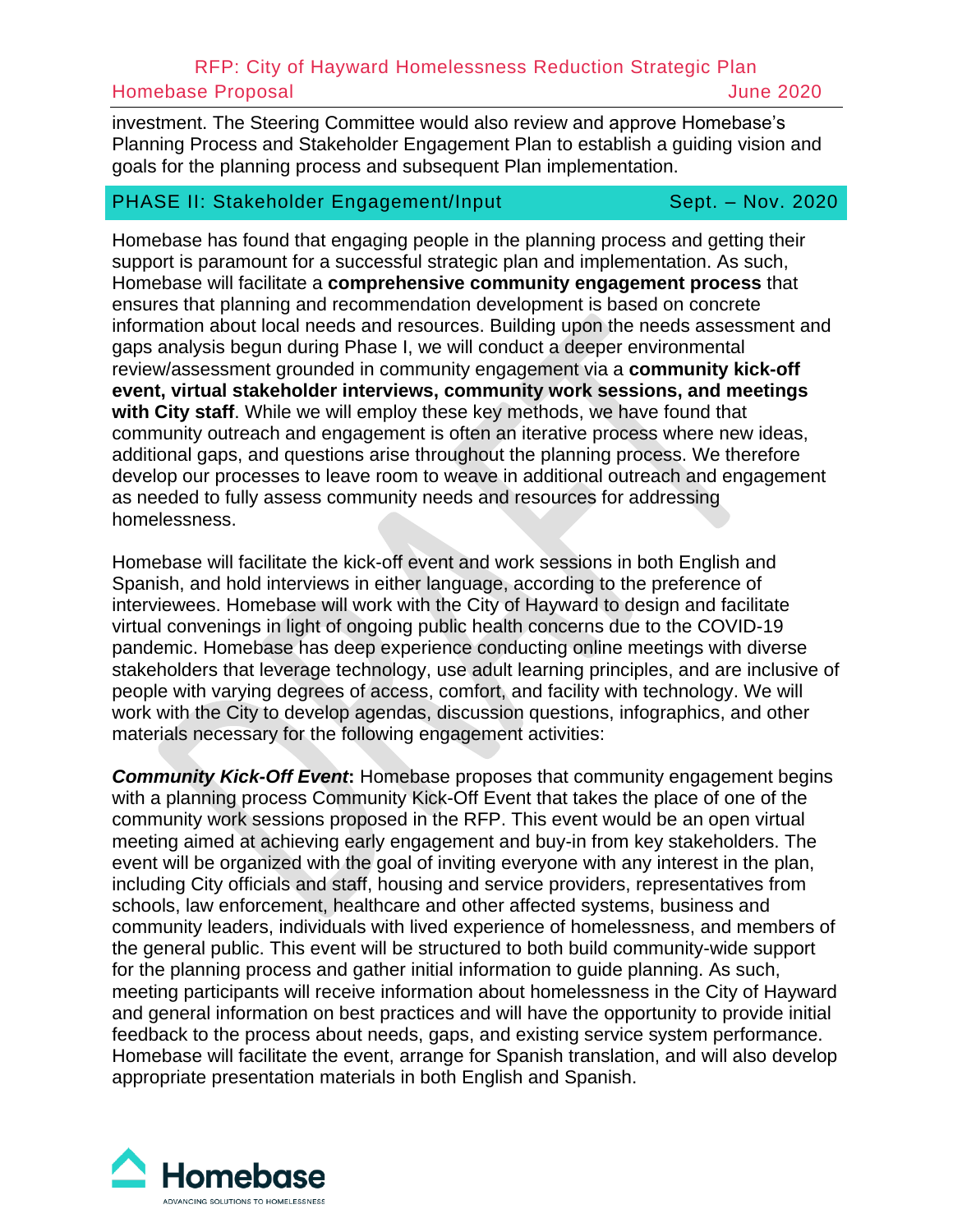*Key Stakeholder Interviews***:** From our extensive experience in various communities and processes throughout the country, Homebase has found that identifying the right stakeholders to provide in-depth information via individual interviews is an important element of the strategic planning process. We will work with the City and/or Strategic Planning Steering Committee to identify key stakeholders for initial interviews. We have also found that important stakeholders who may best inform the process via interviews are often identified during the process of community meetings and outreach. As such, we propose beginning with 5-10 key individuals representing a cross-section of the system. Those individuals may in turn identify others to reach out to for input either via interviews or engaging them further in the planning process, with the goal of interviewing a total of 10-15 key stakeholders.

*Work Sessions and Meetings***:** We will become further informed of the community resources and needs and guide the development of the Plan through facilitating a second open community engagement work session; an internal inter-departmental City staff meeting; and a joint work session of the Community Services Commission and City Council Housing and Homelessness Task Force that is inclusive of community engagement session participants. These meetings will seek to engage the knowledge and experiences of a cross-section of those most involved with addressing homelessness in Hayward, including City staff, City Council members, housing and homeless service providers, those with lived experience, public and behavioral health providers, business groups, civil rights organizations, court officials, public safety providers, education providers, economic and workforce development providers, and neighborhood associations.

In addition to the community-wide kickoff event, individual interviews, and work sessions/meetings, we propose conducting a **provider e-survey and 2-4 consumer focus groups**, if budget and circumstances allow. We have found that focus groups that engage those with direct experiences of homelessness, organized by geography, sub-population, or program component, are a key source of information to guide the strategic plan. The structure of these focus groups, who will be invited to participate, and outreach and engagement methods will be determined in consultation with the Steering Committee and/or City staff and will take into consideration logistical constraints due to COVID-19 as necessary. We have also found that e-surveys allow for an additional avenue to gain input from a full array stakeholders while being respectful of time constraints and other obligations.

## PHASE III: Synthesis and Draft Plan Development. Dec. 2020 – Jan. 2021

Phase III will focus on culling the information gathered during the assessment and stakeholder engagement processes in Phases I and II to identify overall strengths, unmet needs, priority gaps, and opportunities present in Hayward to address homelessness. Homebase will work with the Steering Committee and/or City staff to flesh out and refine the mission, goals, objectives, and strategies/action steps, in alignment with the EveryOne Home Strategic Plan and Hayward Strategic Roadmap, to guide the City in addressing homelessness over the next five years.

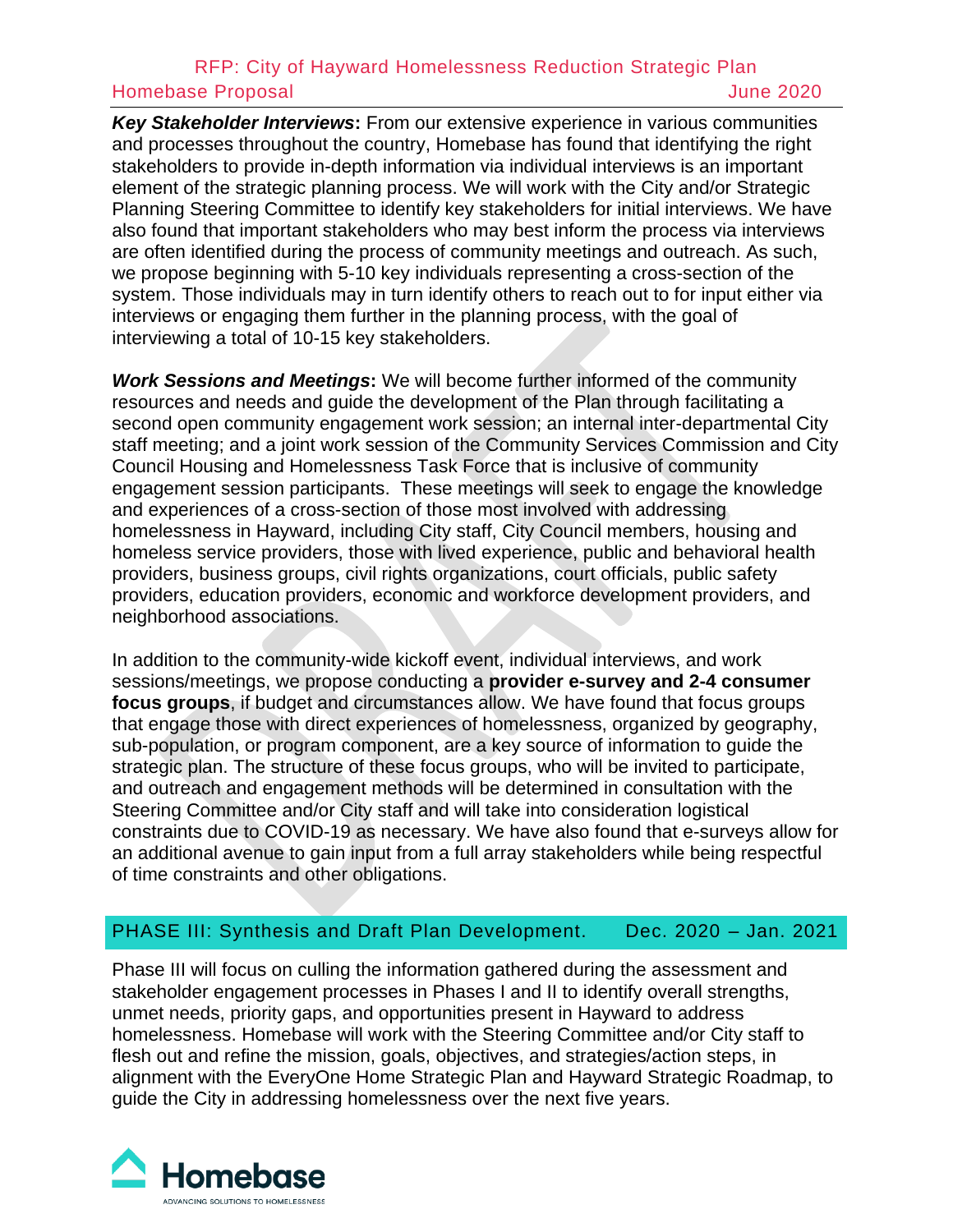*Topical Subcommittee Planning Process*: Based on previous experience, we propose that the process of developing the Strategic Plan is done through establishing 3-4 Topical Subcommittees of the Strategic Planning Steering Committee to facilitate investigation of the highest priority issues and strategies identified during the assessment and stakeholder engagement processes. Subcommittees will be designated by the Steering Committee, and participation will be open to all those interested in that topic. Homebase will develop user-friendly meeting materials to help frame issues and guide Subcommittees in setting priorities and developing recommendations. Subcommittees will be responsible for developing key elements of the Plan, including clarifying key issues and gaps and developing targeted recommendations for addressing them. The Steering Committee will continue to meet on a monthly basis during this phase and will consider the recommendations as they are developed by the Subcommittees, as well as draft iterations of the Strategic Plan as it is developed.

*Best Practices and Data Analysis*: Homebase will carry out relevant data analysis and research on evidence-based and best practices in similar communities and high performing continuums of care. This will be informed by our extensive experience developing, implementing and evaluating coordinated entry systems; planning and supporting homeless response and affordable housing systems; providing technical assistance to actualize Housing First programs; and building Continuum of Care capacity through funding, staffing, strong governance structures, community coordination and optimized Homeless Management Information Systems. Homebase will also analyze data related to racial and ethnic disparities and homelessness in Hayward. This information will support the work of the subcommittees in identifying key elements and recommendations for the strategic plan and ensure that they are not further contributing to inequalities by having a disparate impact on people based on their race or ethnicity.

*Plan Drafting and Feedback:* Based on plan draft iterations and Subcommittee Plan elements and recommendations, all of which will have been reviewed by the Steering Committee and/or City staff, Homebase will develop a draft of the Strategic Plan. This will include:

- o The overall vision statement and mission of the Plan;
- o Information from the community resources and needs assessment phases, identifying strengths, unmet needs, priority gaps, and opportunities;
- o Priority areas for action, as defined by the Steering Committee and Subcommittees, with information clarifying the issues and needs;
- o Goals, objectives, and recommendations for each priority area of action;
- o Plan cost analysis; and
- o Concrete implementation plan, identifying responsible parties, timelines, funding sources, and establishing metrics to be used, with data sources, for evaluating success in Plan implementation.

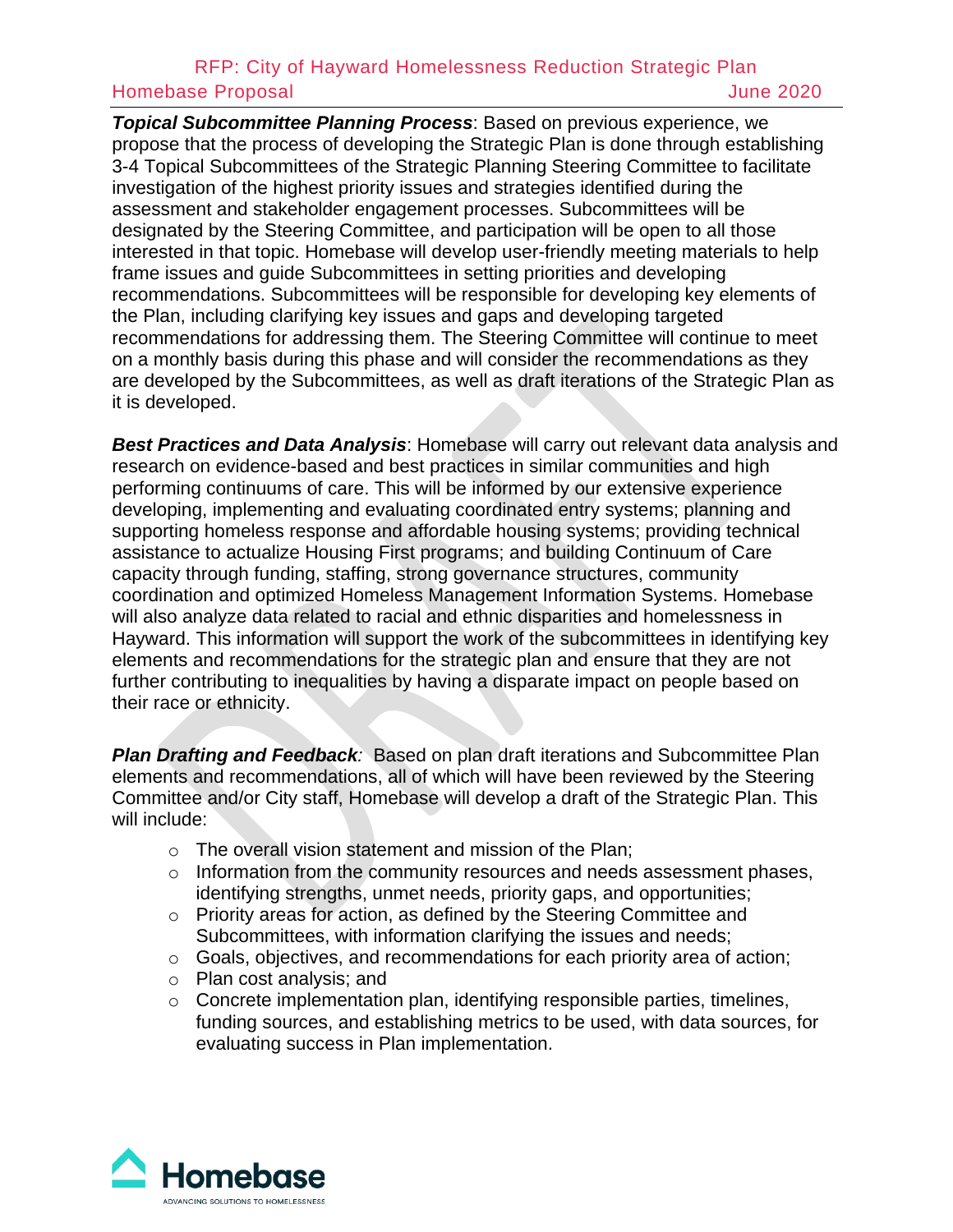The draft will be presented to the Steering Committee for initial feedback and then to the Community Services Commission, Homelessness and Housing Task Force, Hayward City Council and other community bodies, with established deadlines for feedback.

*Cost-Analysis Development***:** As the Subcommittee recommendations are solidified, Homebase will begin work on a cost analysis. The cost analysis will provide estimates of the overall cost for Plan implementation, based on existing homeless housing and service expenditures plus the estimated costs of additional actions called for in the recommendations. It will include data on how Plan recommendations will help to reduce costs in other public systems, including healthcare, behavioral health, criminal justice, and general assistance, and it will make suggestions on how to strategically allocate existing resources to maximize impact, leverage mainstream resources, and identify potential new sources of funding.

*Begin Preliminary Implementation***:** Although the Plan is not yet finished and approved, Homebase has found that there are often recommendations identified which have broad consensus and which can begin to be implemented immediately. This initial implementation action offers a chance to practice new partnerships, collaboration, and communication, all of which will be essential to full Plan implementation, and it helps to reinforce planning process momentum and purpose. Towards the end of Stage III, we will work with City staff, the Steering Committee, and Subcommittees to identify actions whose implementation can begin immediately. These may be framed as "The First 100 Days" and other very short-term targets to practice aiming at collective targets and achieving success that fuels action for longer-term gains.

## PHASE IV: Finalization and Approval of Strategic Plan. Jan. - Feb. 2021

Homebase will incorporate the feedback received during Phase III into a final version of the Hayward Homelessness Reduction Strategic Plan. The Plan will identify City actions that support the EveryOne Home Strategic Plan for Alameda County goals and strategic priorities, are not duplicative, and leverage additional resources for collective impact on homelessness. Recognizing the Hayward City Council's commitment to addressing homelessness (as evidenced by its continuing designation of homeless services as a priority and inclusion of housing and reducing homelessness as key priorities within the Hayward Strategic Roadmap), its recognition of the need for affordable housing, and its desire to ensure that funds are used effectively, Homebase will propose ideas for the City to consider to maximize the impact of its housing and service dollars and to ensure appropriate coordination with the County.

The final Strategic Plan will be presented for approval by the Hayward City Council, as well as by any other appropriate bodies. The final document will be user-friendly, easy to read, and accessible for a lay audience, making use of graphics to illustrate key concepts. It will be focused on key goals and outcomes, and it will be useable in both print and electronic formats.

**Timeline, Milestones, and Deliverables**

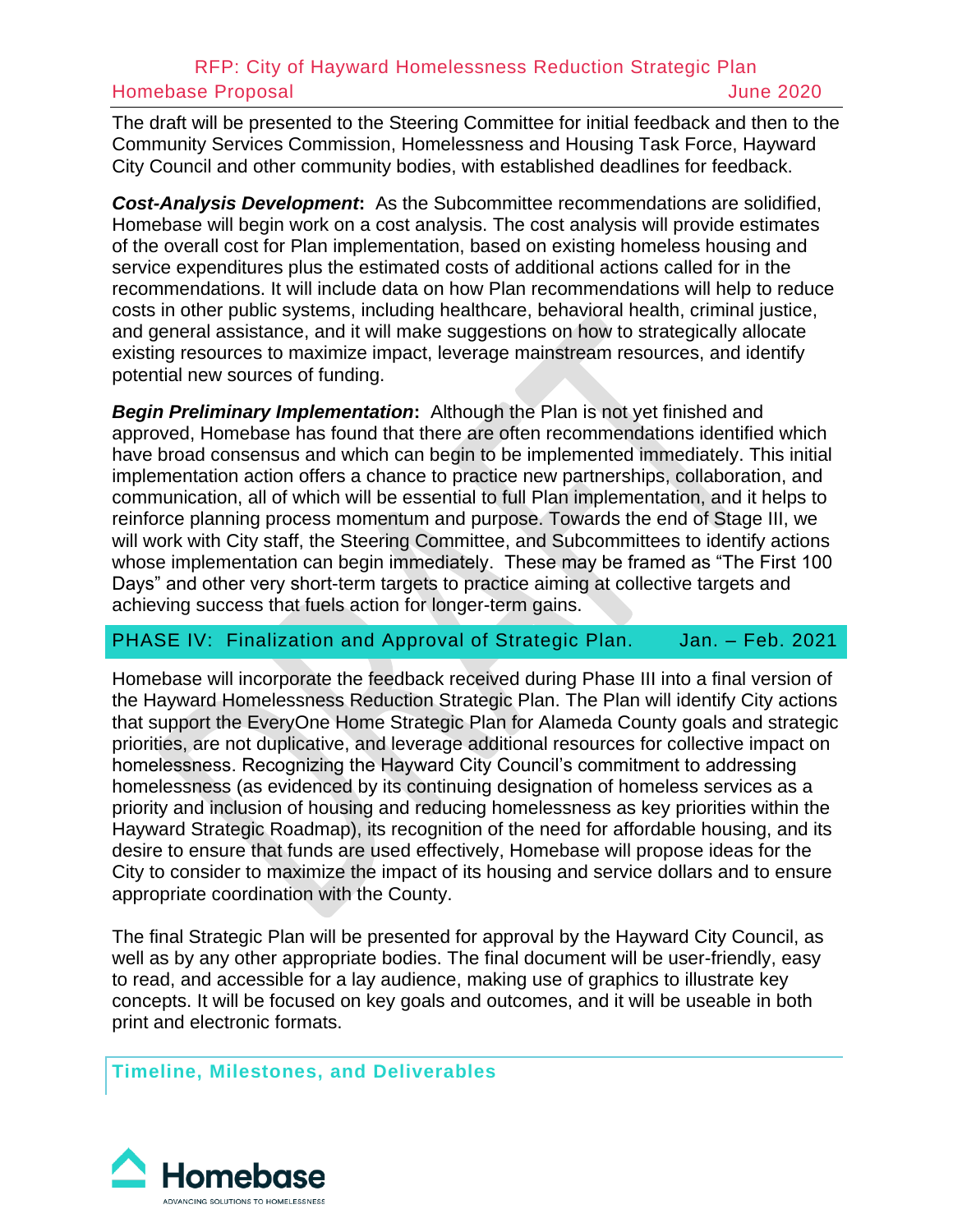The following timeline assumes that the work will be carried out over the course of eight months, from July 2020 – February 2021, in accordance with the plan presented in the RFP.

PHASE I: Assessment of Existing System and Services July - Sept. 2020

#### Activities:

Months 1-2 (July – August 2020)

- Initial meeting with primary City of Hayward staff contacts to finalize contract and work plan and identify potential data and information sources.
- Needs assessment and gaps analysis begins. Will include document and data review, development of stakeholder engagement plan, and initial identification of stakeholders to be invited to Kick-Off Event and/or be contacted for interviews. City to provide background documents, data, and list of stakeholders to contact/interview.
- Strategic Planning Steering Committee convened for initial meeting/retreat. Agenda will cover the following, resulting in a workplan outlining planning process activities:
	- o Approval of strategic planning process, stakeholder engagement plan, and timeline.
	- o Development of a draft shared, clear, compelling, and timely strategic vision.
	- o Plan logistics for Community Kick-Off Event.

Months 2-3 (August – September 2020):

- Analysis of capacity, available resources, and demographic trends, including racial disparities of City of Hayward homeless population
- Finalize needs assessment and gaps analysis.
- Steering Committee to review needs assessment findings, discuss persistent challenges and emerging opportunities for critical investment, and identify goals and strategic priorities for addressing homelessness.
- Finalize plans for Community Kick-Off Event.

#### **Milestones and Deliverables**

- $\checkmark$  Workplan outlining planning process activities.
- ✓ Needs Assessment and Gaps Analysis write-up.
- ✓ Strategic Planning Steering Committee Meeting/Retreat, including related agenda, materials, and tools.
- ✓ Strategic Planning Steering Committee Monthly Meetings, including agenda and materials.

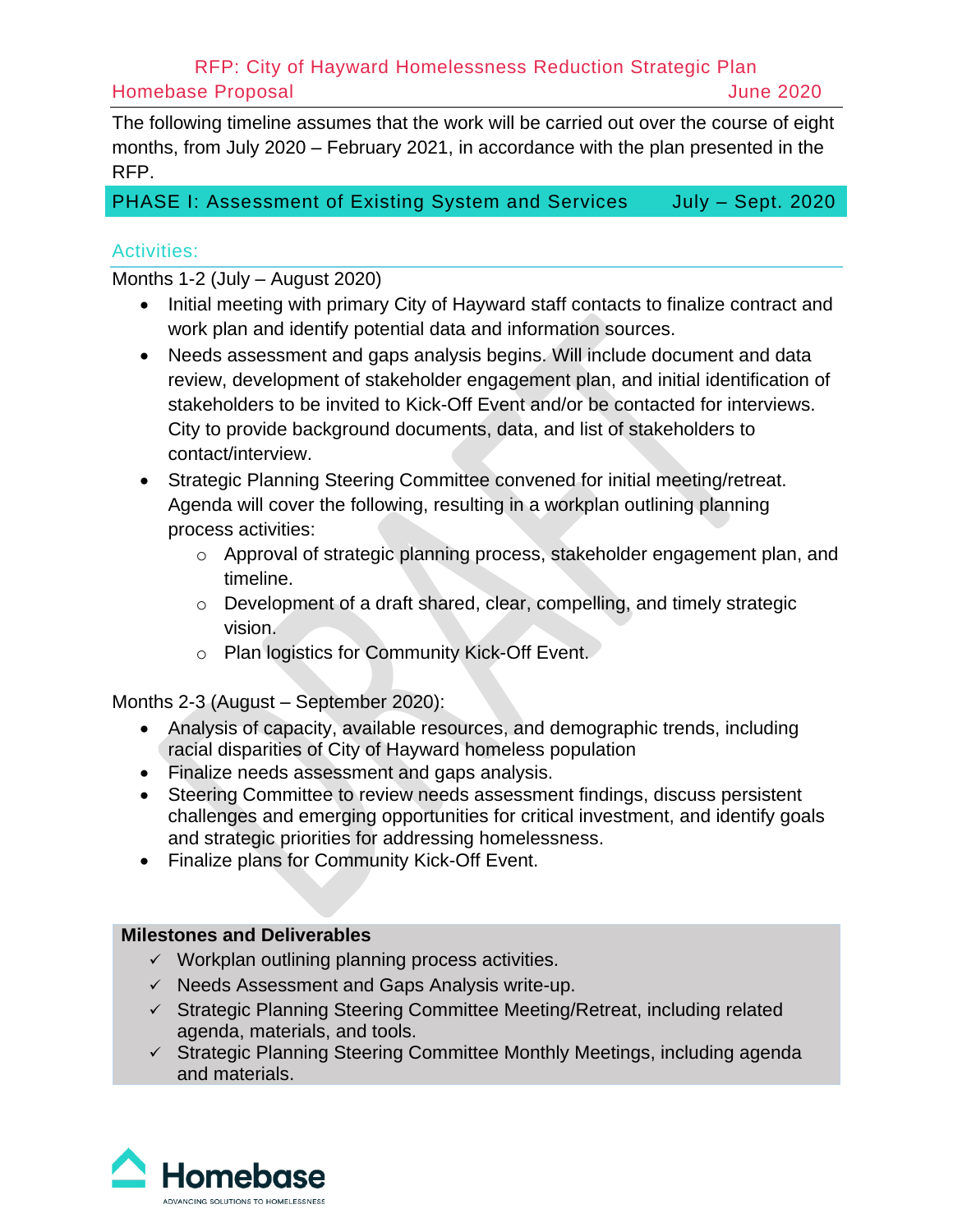## RFP: City of Hayward Homelessness Reduction Strategic Plan

Homebase Proposal June 2020

✓ Consensus-based vision, Plan goals and strategic priorities developed.

# PHASE II: Stakeholder Engagement/Input Sept. - Nov. 2020

## Activities:

Months 3-5 (September - November 2020):

- Community Kick-Off Event to engage a broad cross-section of community stakeholders for input about persistent challenges and emerging opportunities for addressing homelessness in their communities, with a focus on identification and engagement of disproportionately impacted racial groups.
- Gather initial information from Kick-Off Event to guide planning goals and strategic priorities. Meeting logistics arranged in coordination with Strategic Planning Steering Committee; agenda and materials developed by Homebase.
- Monthly Steering Committee meetings to:
	- o review input from Community Kick-Off Event,
	- $\circ$  identify key stakeholders for initial interviews (5-10 people),
	- o plan the second open community engagement work session (to follow-up on the Kick-Off Event),
	- o plan internal inter-departmental City staff meeting and joint work session,
	- o plan consumer focus groups (if budget and circumstances allow)
	- o identify topical subcommittees to be convened in Phase III.
- Facilitate 10-15 key stakeholder interviews, community engagement work session, internal inter-departmental City staff meeting, joint work session of the Community Services Commission and City Council Housing and Homelessness Task Force (including community engagement participants), consumer focus groups, and provider e-survey.

# **Milestones and Deliverables**

- ✓ Communication and Engagement Plan, including:
	- o Completion of stakeholder interviews, meetings, work sessions, focus groups and e-survey.
- ✓ Reports and Presentations at community engagement sessions, including:
	- o Community Kick-Off Event, including related agenda, materials, and tools.
	- o Strategic Planning Steering Committee Monthly Meetings, including agenda and materials.

PHASE III: Synthesis and Draft Plan Development. Dec. 2020 – Jan. 2021

Activities:

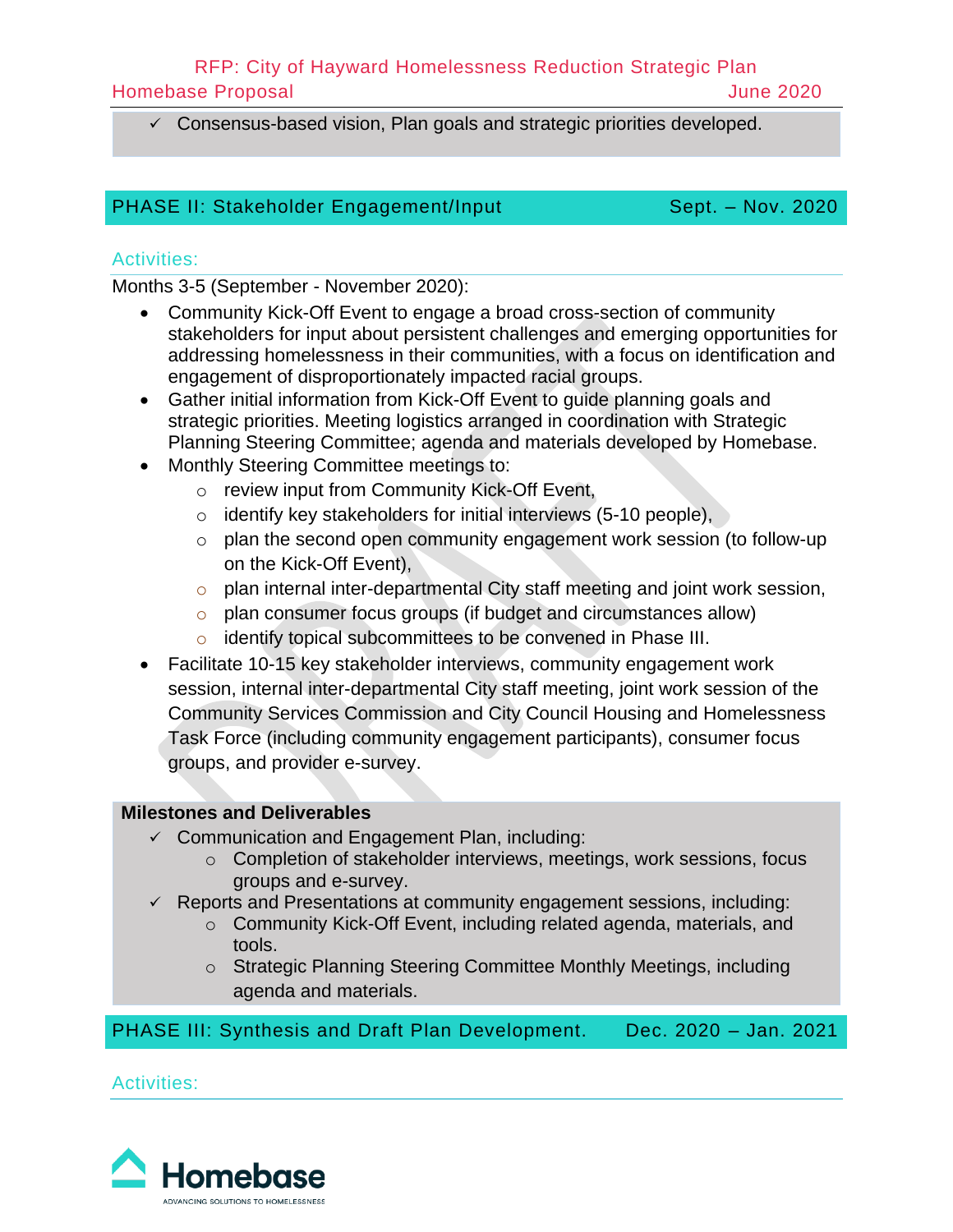Months 6-7 (December 2020 - January 2021)

- Monthly Strategic Planning Steering Committee meetings to review input from community engagement activities, review topical subcommittee recommendations, and finalize action steps.
- Topical Subcommittees meet 2-3 times to develop recommendations for Strategic Planning Steering Committee.
- Additional community outreach and information-gathering, as needed.
- Best practices and data analysis.
- Drafting of Strategic Plan and feedback.
- Preparation of Draft Strategic Plan based on the assessment, community engagement sessions, City staff meeting, and joint work session.
- Presentation of Draft Plan to Community Services Commission, Homelessness and Housing Task Force, Hayward City Council, and other community bodies.
- Review, synthesis, and incorporation of community input on Draft Plan.
- Cost analysis development, including identification of infrastructure and funding sources needed to support implementation.
- Identification of initial implementation actions that can begin immediately.

#### **Milestones and Deliverables**

- ✓ Draft Hayward Homelessness Reduction Strategic Plan completed, including cost analysis and implementation framework.
- $\checkmark$  Presentations and reports, including:
	- o Strategic Planning Steering Committee Monthly Meetings, including agenda and materials.
	- o Topical Subcommittee Meetings, including agenda and materials.
- $\checkmark$  Initial implementation actions

# PHASE IV: Finalization and Approval of Strategic Plan. Jan. - Feb. 2021

## Activities:

Months 7-8 (January - February 2021)

- Update and finalize the Draft Plan based on internal and external stakeholder input.
- Production of Final Strategic Plan with graphic design elements. Final plan will include a proposed phasing plan with implementation timelines for strategies, clear metrics of success, and data collection plans.
- Presentation of Final City of Hayward Homelessness Reduction Strategic Plan to Community Services Commission, Homelessness and Housing Task Force, Hayward City Council, and other community bodies.

#### **Milestones and Deliverables**